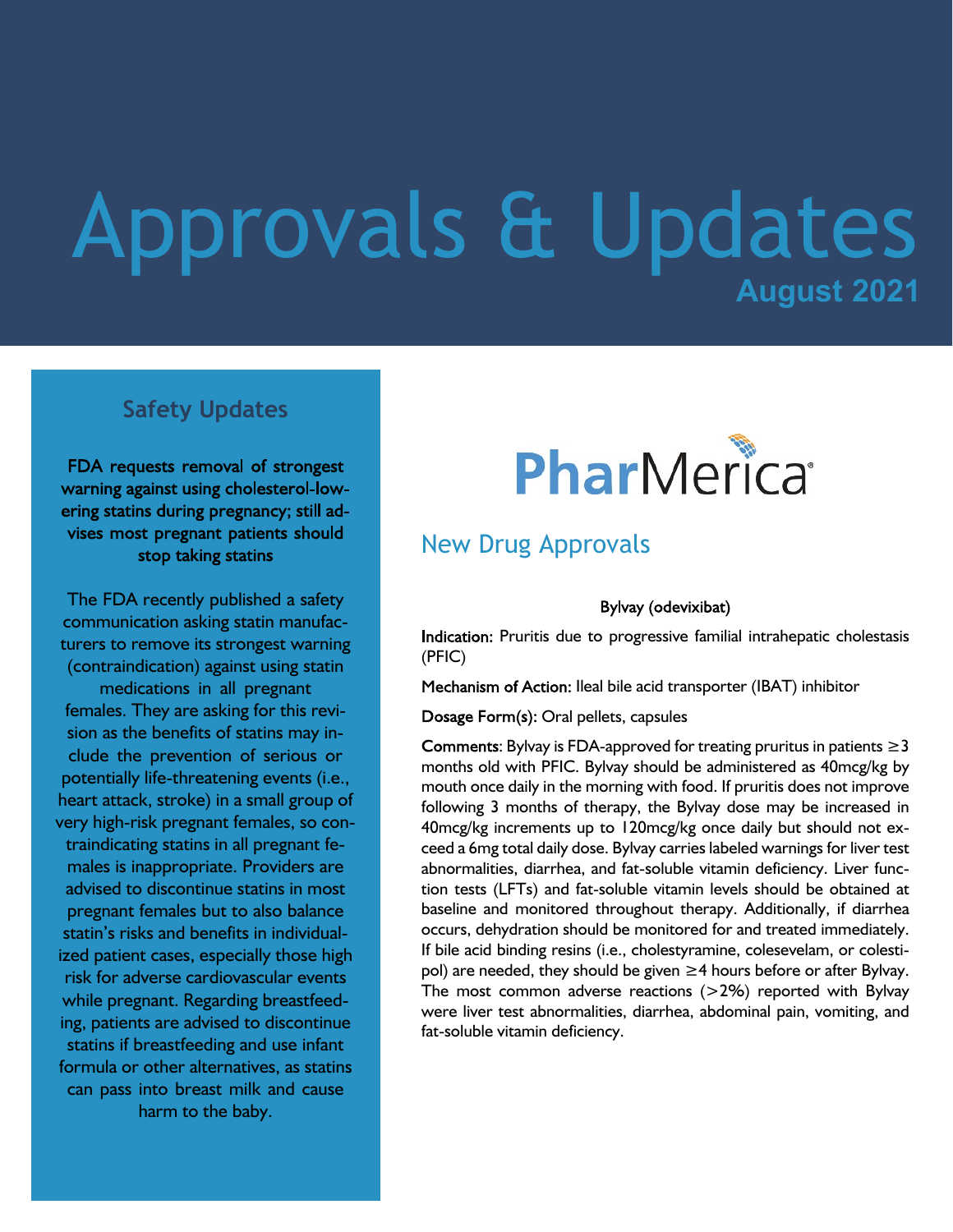## New Drug Approvals, Continued

#### Fexinidazole

Indication: Human African trypanosomiasis (HAT)

Mechanism of Action: Nitroimidazole antimicrobial

Dosage Form(s): Tablets

Fexinidazole is FDA-approved for treating patients ≥6 years old and weighing ≥20kg with first- (hemolymphatic) or second-stage (meningoencephalitic) HAT caused by *Trypanosoma brucei gambiense*. Fexinidazole should be administered by mouth with food at the same time daily and dosed according to body weight as follows:

● Body weight ≥35kg

 $\Box$  Loading dose: 1800mg daily for 4 days

 $\Box$  Maintenance dose: 1200mg daily for 6 days

● Body weight ≥20kg to <35kg

 $\Box$  Loading dose: 1200mg daily for 4 days

 $\Box$  Maintenance dose: 600mg daily for 6 days

Alcohol should not be consumed while taking fexinidazole and for at least 48 hours following completion of therapy. Fexinidazole carries labeled warnings for decreased efficacy in severe HAT caused by Trypanosoma brucei gambiense, QT interval prolongation, neuropsychiatric adverse reactions, neutropenia, potential for hepatotoxicity, risk of disulfiram-like reactions due to concomitant use with alcohol, and risk of psychotic reactions due to concomitant use with disulfiram. LFTs, an electrocardiogram (ECG), serum creatinine, and complete blood count (CBC) with differential should be monitored throughout therapy. Concomitant administration of fexinidazole with herbal medicines and supplements, drugs that may prolong the QT interval and/or induce bradycardia, CYP450 inducers or inhibitors, drugs metabolized by CYP3A4 or CYP2B6, or drugs that are substrates of OCT2, OAT1, OAT3, MATE1, and MATE2-K transporters should be avoided. Additionally, when co-administering fexinidazole with drugs metabolized by CYP1A2 or CYP2C19, adverse reactions should be monitored. The most common adverse reactions (>10%) reported with fexinidazole were headache, vomiting, insomnia, nausea, asthenia, tremor, decreased appetite, dizziness, hypocalcemia, dyspepsia, back pain, upper abdominal pain, and hyperkalemia.

#### Kerendia (finerenone)

Indication: Chronic kidney disease (CKD) associated with type 2 diabetes (T2D)

Mechanism of Action: Non-steroidal mineralocorticoid receptor antagonist (MRA)

Dosage Form(s): Tablets

Comments: Kerendia is FDA-approved for adults with CKD associated with T2D to lower the risk of sustained eGFR decline, end stage kidney disease, cardiovascular death, non-fatal myocardial infarction, and hospitalization for heart failure. Serum potassium and eGFR should be measured prior to starting Kerendia. Kerendia may be administered by mouth to a target dose of 10 or 20mg daily depending on eGFR. The dose may need to be adjusted 4 weeks following initiation of therapy based on serum potassium level and eGFR. Kerendia carries a labeled warning for hyperkalemia, so serum potassium should be monitored more frequently if co-administered with drugs known to increase serum potassium. Serum creatinine/blood urea nitrogen (BUN), serum potassium, and a urinalysis should be monitored throughout therapy. Concomitant administration of Kerendia with strong CYP3A4 inhibitors is contraindicated. Serum potassium should be monitored, or a dose adjustment should be initiated if Kerendia is co-administered with moderate or weak CYP3A4 inhibitors. Concomitant administration of Kerendia with strong or moderate CYP3A4 inducers or grapefruit/grapefruit juice should be avoided. The most common adverse reactions (≥1% and more than placebo) reported with Kerendia were hyperkalemia, hypotension, and hyponatremia.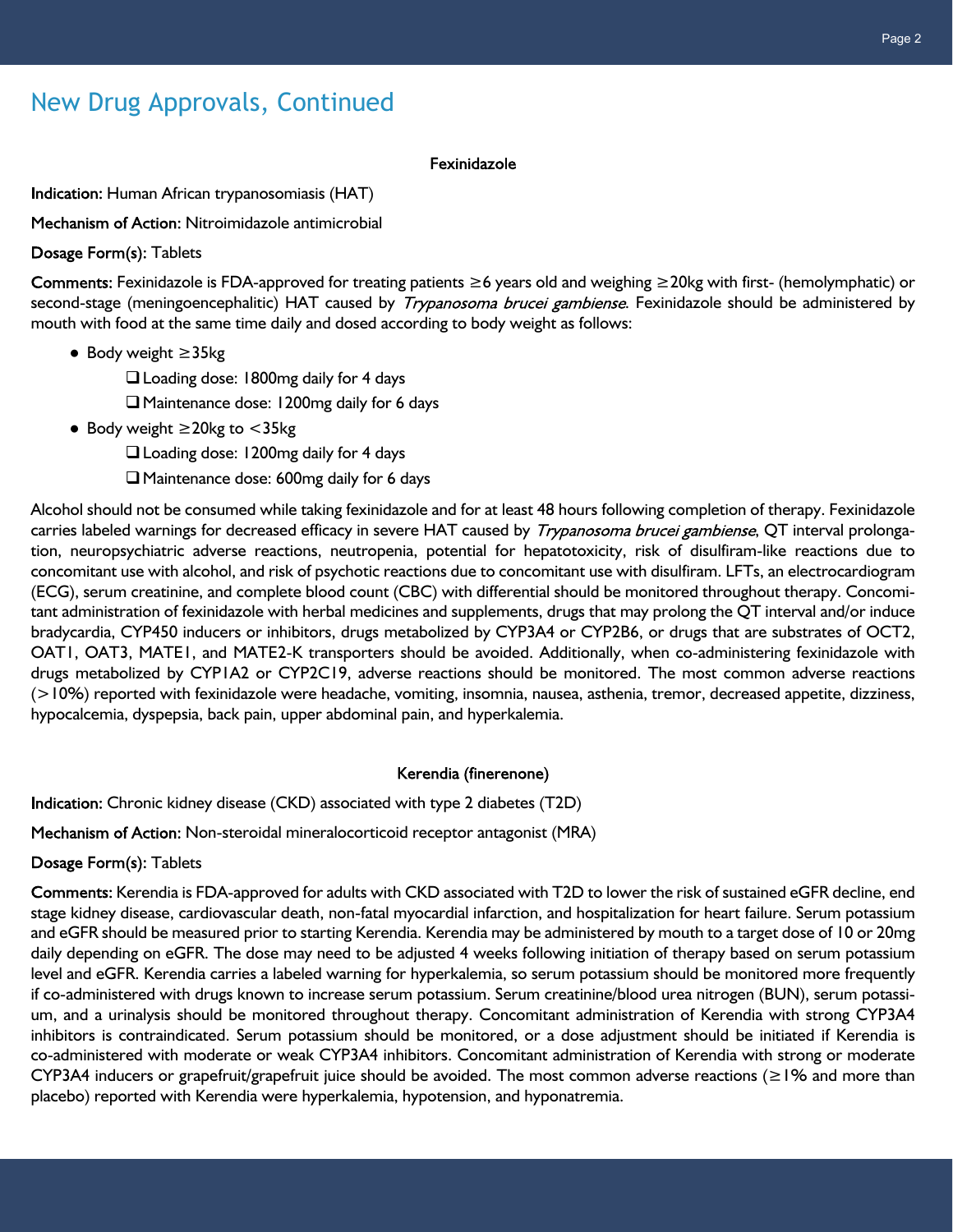## New Drug Approvals, Continued

#### Rezurock (belumosudil)

Indication: Chronic graft-versus-host disease (chronic GVHD)

Mechanism of Action: Rho-associated, coiled-coil containing protein kinase (ROCK) inhibitor

#### Dosage Form(s): Tablets

Comments: Rezurock is FDA-approved for treating adults and children ( $\geq$  12 years old) with chronic GVHD following failure of ≥2 prior lines of systemic therapy. Rezurock should be given as 200mg by mouth once daily at the same time with food until progression of chronic GVHD that needs new systemic therapy. Rezurock carries a labeled warning for embryo-fetal toxicity. LFTs should be monitored on a monthly basis. When co-administered with strong CYP3A inducers or proton pump inhibitors (PPIs), the Rezurock dose should be increased to 200mg twice daily. The most common adverse reactions and laboratory abnormalities (≥20%) reported with Rezurock were infections, asthenia, nausea, diarrhea, dyspnea, cough, edema, hemorrhage, abdominal pain, musculoskeletal pain, headache, decreased phosphate, increased gamma glutamyl transferase, decreased lymphocytes, and hypertension.

Saphnelo (anifrolumab-fnia)

Indication: Systemic lupus erythematosus (SLE)

Mechanism of Action: Type I interferon (IFN) receptor antagonist

Dosage Form(s): Intravenous (IV) injection

Comments: Saphnelo is FDA-approved for treating moderate to severe SLE in adults who are on standard therapy. Saphnelo needs to be diluted before administration and should be infused as 300mg IV over 30 minutes every 4 weeks. Saphnelo carries labeled warnings for serious infections, hypersensitivity reactions including anaphylaxis, malignancy, immunization, and it should not be used with other biologic therapies. If patients develop infections or are unresponsive to standard anti-infective therapy, they should be closely monitored, and discontinuation of Saphnelo may need to be considered until the infection resolves. Formal drug interaction studies on Saphnelo have not been conducted. The most common adverse reactions (≥5%) reported with Saphnelo were nasopharyngitis, upper respiratory tract infections, bronchitis, infusion related reactions, herpes zoster, and cough.

### Vaxneuvance (pneumococcal 15-valent conjugate vaccine)

Indication: Pneumococcal disease prophylaxis

Mechanism of Action: Vaccine

Dosage Form(s): Intramuscular (IM) injection

Comments: Vaxneuvance is FDA-approved for preventing invasive disease caused by Streptococcus pneumoniae serotypes 1, 3, 4, 5, 6A, 6B, 7F, 9V, 14, 18C, 19A, 19F, 22F, 23F, and 33F in adults (≥18 years). Vaxneuvance should be injected as 0.5mL IM. Vaxneuvance carries a labeled warning for altered immunocompetence. Immunosuppressants have the potential to lower the immune response to Vaxneuvance if co-administered. The most common adverse reactions (≥12.7%) reported with Vaxneuvance in adults 18-49 years were injection-site pain, fatigue, myalgia, headache, injection-site swelling, injectionsite erythema, and arthralgia. The most common adverse reactions (≥7.7%) reported with Vaxneuvance in adults ≥50 years were injection-site pain, myalgia, fatigue, headache, injection-site swelling, injection-site erythema, and arthralgia.